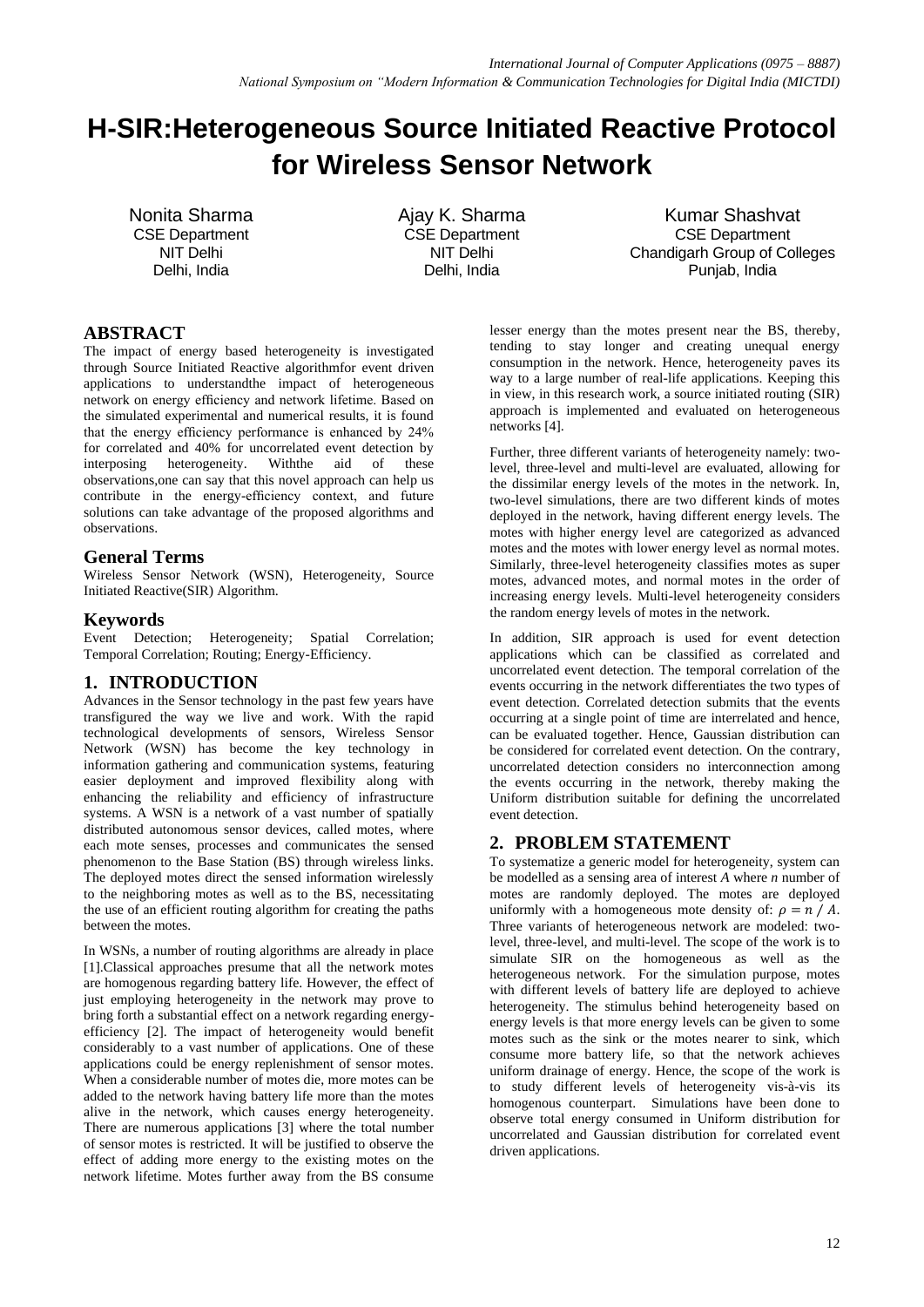#### **3. RELATED WORK**

A large number of routing algorithms suitable for different kinds of applications are already in place [5]. A commonly used approach for routing the data to the sink is a reactive one. The route is discovered only when there is a mote which needs to transmit the data to the sink. This is an approach for a low frequency event occurrence as it will save the overhead time for maintaining the routing table. One example of this approach is the Source Initiated Reactive (SIR) [6].The study taken as literature cite explained the SIR approach and its advantages over traditional algorithms. An enhancement is proposed in the routing strategy by using gossiping instead of flooding approach [7].

Further in this research work, the impact of heterogeneity is studied to enhance network lifetime for the current levels claimed. For achieving this goal, an algorithm called H-SIR (Heterogeneous Source Initiated Reactive) has been designed and implemented. The related work close to the heterogeneous deployment and its impact is presented in this section. As per claims of the paper [8], the heterogeneous network is superior to its counterpart homogeneous network in terms of improved coverage and lower cost. The suitability of heterogeneous WSN for real-life applications is studied and surveyed by Mhatre et al. [9]. Similarly, Vivek et al. suggested energy based heterogeneity to elongate network lifetime and to enhance reliability and response time [10]. However, reactive protocols were used in the detection of events and the motes create paths instantly. Push Diffusion [11] showed through field experiments that the selection of a particular heterogeneity level affected the network lifetime by 40-60%. In addition, the temporal characteristics of event driven applications must be kept in mind while doing the analysis of a particular routing algorithm. The different kind of event detection can be simulated using Gaussian and Uniform distributions, leading to different temporal characteristics of the application [12].

#### **4. WORKING DESCRIPTION OF PROPOSED APPROACH**

The proposed approach creates the path as soon as the event is detected. Only the mote that detects the event is required to create a path to the base station. This approach increases the reactive behavior of the routing strategy and hence is more efficient in intense traffic environments. The sensing mote that detects the events selects the parent neighboring motes to broadcast the data. Parent mote is selected based on four different parameters, namely, the distance to the base station, residual energy, a selection factor which is determined from a probability that a mote has not yet been elected as a root mote in the previous *m* rounds, and the number of neighboring motes. The mathematical formulation for selecting the parent mote is:

$$
S(l) = \min_{s,i \in n} (s,i)(s,i) + \frac{E_{residual}}{E_{total}} + SF + count(n)(1)
$$

Where, *SF* is the selection parameter based on the probability that a mote has not been elected in the previous *m* rounds, and is computed as:

$$
SF = \frac{m}{\left(1 - m(r\left(mod\left(\frac{1}{m}\right)\right)\right)}\tag{2}
$$

Where,  $m$  is the factor to ensure that the previously chosen parent mote is not selected in the current round *m*. In other words, *m* is the number of parent motes that are to be

elected.The working of SIR protocol is given below:

- 1. The sensing motes detect an event, process the data and broadcast a control packet containing its *source\_id* and the timestamp to *n* random number of neighboring motes.
- 2. Receiving motes store the *source\_id* and the timestamp of the sender mote. These motes further send the control packets to *n* number of random neighbors.The motes will keep on forwarding the control packet until the BS is reached.
- 3. After the BS receives the control packet from the neighboring motes, it sends a data initiation message to the sensing mote.
- 4. Control message sent by the BS backtracks to the sensing mote and hence, a routing path is created.
- 5. As soon as the sensing mote receives the control message, it updates its routing information, following which the data transfer can take place on the generated path.
- 6. The topological changes that might occur due to failure of connection links or the motes are handled by BS, which keeps on sending the requisition messages to the network.
- 7. The routing of data packets continues till the time the event is happening and the sensing mote is sending the data packets. As soon as the sensing mote stops sending the data packets, the BS will stop sending the requisition messages and the routing paths are disjointed.

#### **5. SIMULATION AND PERFORMANCE EVALUATION**

The experiments are conducted to evaluate the energy analysis considering both homogeneous and different variants of heterogeneous network, i.e. two-level, three-level and multilevel. Here the performance evaluation on two different aspects of event driven applications are considered. First, the effect of uncorrelated simulation of events using uniform distribution is evaluated. Subsequently, the correlated events simulated using Gaussian distribution is simulated and evaluated. The results based on the above simulation setup for various parameters are demonstrated below. The energy model used here in H-SIR undertakes the total energy consumption of a single round of simulation as the sum of energy consumed in the exchange of data packets and control packets. The sensor network is simulated as an area of  $50x50m<sup>2</sup>$  for 100 number of motes. Energy spent in transmitting and receiving the data packets is 50 nJ/bit the packet size is 4000 bits. The initial energy of the normal mote is 0.5J.

#### **5.1 Performance Metrics and Evaluation**

This section evaluates the result of proposed H-SIR for the heterogeneous network. The performance metrics used is the Total Energy Consumed and the comparisons are drawn between the homogeneous deployments with the different variants of heterogeneity [13]. Heterogeneity parameters are provided in Table 1.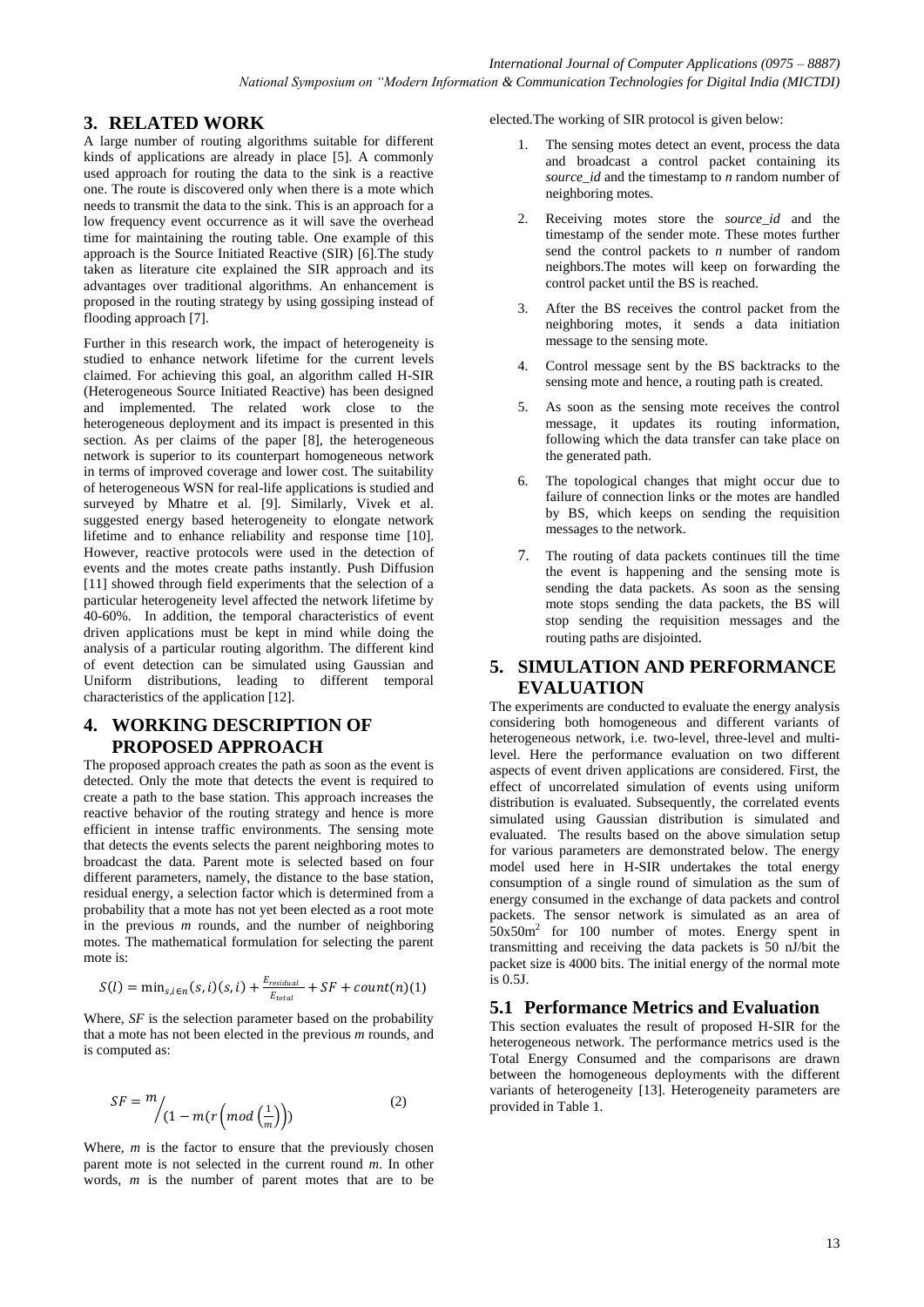| <b>Network</b> | <b>Advanced Motes</b> |                                    | <b>Super Motes</b>   |                                    |
|----------------|-----------------------|------------------------------------|----------------------|------------------------------------|
|                | <b>Fraction</b>       | <b>Additional</b><br><b>Energy</b> | Fraction             | <b>Additional</b><br><b>Energy</b> |
| Two-Level      | 0.3                   | 1.5 times                          |                      |                                    |
| Three-Level    | 0.3                   | 1.5 times                          | 0.2                  | 3 times                            |
| Multi-Level    | Closed set $[0.5,2]$  |                                    | Closed set $[0.5,5]$ |                                    |

**Table 1. Heterogeneity Parameters**

### *5.1.1 Energy Analysis for Correlated Stimuli*

The results depict that the amount of energy spent is lowest in multilevel heterogeneous WSN. Homogeneous WSN consumed the most energy. This is attributed to the fact that super motes have 300%, and advanced motes have 150% more energy than the normal motes. Henceforth, two-level exhibits 24%, 3-level exhibits 48% and multi-level touches 64% better performance.



**Fig 1: Energy Analysis for Correlated Stimuli**

*5.1.2 Energy Analysis for Uncorrelated Stimuli* For Uncorrelated event detection, a uniform distribution of events is assumed. Hence, an average parameter is calculated. The energy bracket for heterogeneity reduces to [4-75] Joules as compared to [10-120] Joules. Fig. 2 shows that two-level and three-level behave in a similar manner and displays a modest performance over the homogeneous network. Multilevel shows a wider comparison through an average of 85%. The reason is that the events are assumed to be unrelated and hence the drainage of energy cannot be predicted.



**Fig 2: Energy Analysis for UncorrelatedStimuli**

## **6. CONCLUSION**

This manuscript discusses the utility of heterogeneity based source initiated routing apparatus. The series of experiments show that heterogeneity is better for energy efficiency and for maintaining the network operations. The results also confirm that higher degree of heterogeneity produces better results. The best outcomes have been observed with the multi-level (H-SIR) based network experiments. It was found that multilevel Heterogeneous network has a higher energy efficiency and the motes die at a slower rate in comparison to SIR and all other variants of H-SIR. The residual energy is also more as compared to the two-level heterogeneous network (H-SIR). The better results are attributed to the dynamic nature of H-SIR algorithm, owing to which it was able to handle traffic in a more sensitive manner*.*Future scope of the proposed work lies in exploring spatial correlation of the events as it has direct impact on the event driven applications.

#### **7. REFERENCES**

- [1] B.D. Shivahare, C. Wahi, S.Shivhare, "Comparison Of Proactive And Reactive Routing Protocols In Mobile Adhoc Network Using Routing Protocol Property", International Journal of Emerging Technology and Advanced Engineering, vol.2,pp.356-359,Mar,2012.
- [2] Chae, D., Han, K., Lim, K., Ahn, S., "An, S.-S. A Localized Route Discovery for On- Demand Routing Protocols in Event-Driven Wireless Sensor Networks." IEICE Trans. Commun. 2006.
- [3] Lei Mo,Bugong Xu, Xiaoping You, Longqing Liu, "Distributed Lighting System Based on Wireless Sensor and Actuator Networks," Ad-hoc Wireless Sensor Networks, vol. 20, Issue 1-2, pp. 273-295, 2013.
- [4] Carlos M. S. Figueiredo, Eduardo F. Nakamura and Antonio A. F. Loureiro, "A Hybrid Adaptive Routing Algorithm for Event-Driven Wireless Sensor Networks, Open Access Sensors, vol.9, pp.7287-7307, Sep, 2009.
- [5] Heinzelman, W.R.,Chandrakasan. A.,Balakrishnan. H., "Energy Efficient Communication Protocol for Wireless Micro Sensor Networks," Proceedings of 33rd Hawaii International Conference on System Sciences, Jan 2000.
- [6] Sharma, Nonita, and Ajay K. Sharma. "Cost analysis of hybrid adaptive routing protocol for heterogeneous wireless sensor network." Sādhanā 41.3 , pp.283-288, 2016.
- [7] Sharma, Nonita, and Ajay K. Sharma. "Comparative analysis of SIR and SID in Wireless Sensor Networks using temporal correlation." In Computing, Communication & Automation (ICCCA), 2015 International Conference on, pp. 464-468. IEEE, 2015.
- [8] H.Kour, A.K.Sharma, "Hybrid Energy Efficient Distributed Protocol for Heterogeneous Wireless Sensor Journal of Computer Applications (0975 – 8887), vol.4, pp.1-6, Jul 2010.
- [9] Li Qing, Qingxin Zhu, Mingwen Wang, "Design of a distributed energy-efficient clustering algorithm for heterogeneous wireless sensor networks," Computer Communications, vol.29, pp.2230-2237, Aug 2006.
- [10] Mhatre, Vivek, and Catherine Rosenberg, "Homogeneous vs. heterogeneous clustered sensor networks: a comparative study," Communications, 2004 IEEE International Conference, vol. 6. IEEE, 2004.